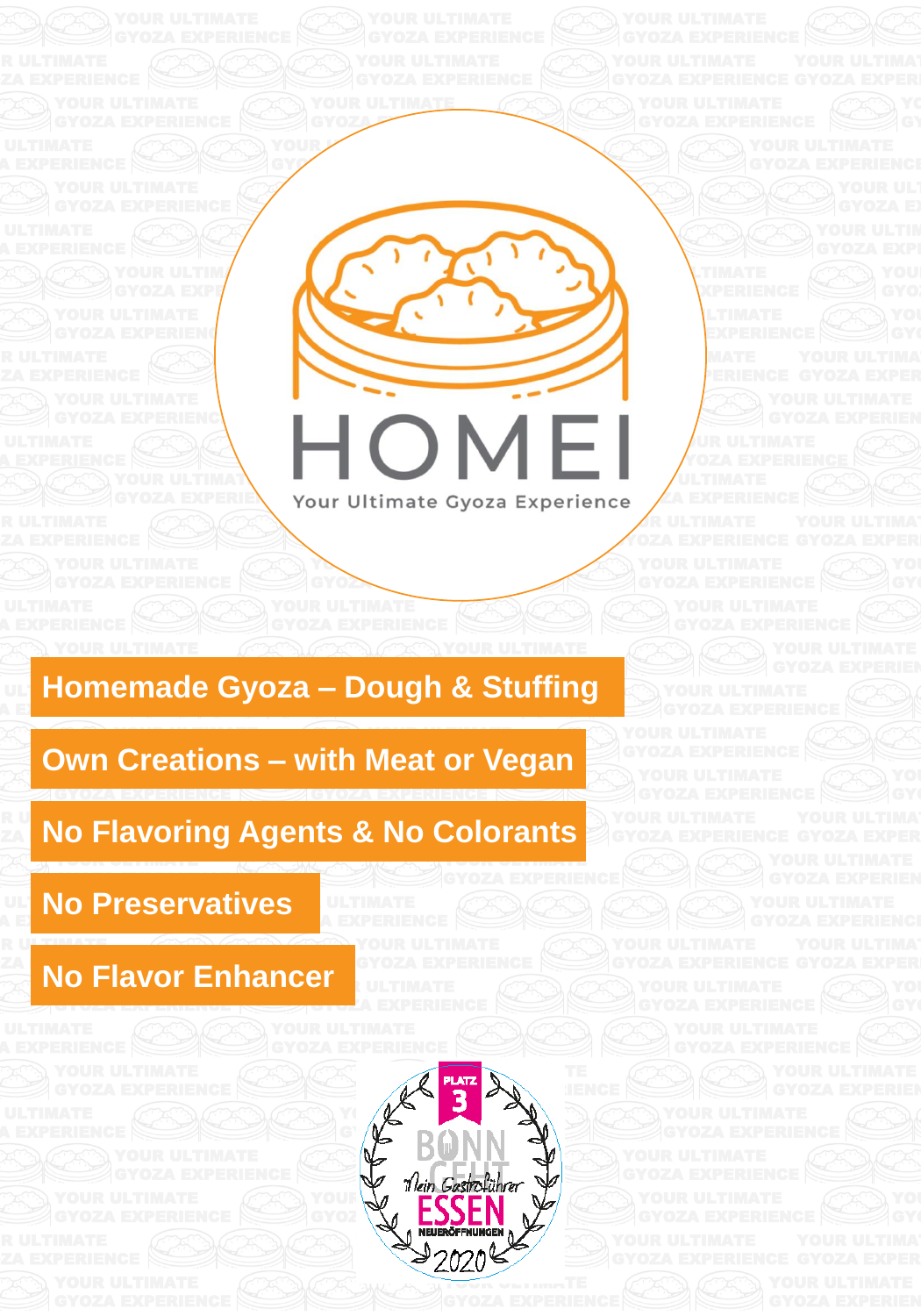

GYOZA EXPERIENCE

No

GYOZA EXPERIENCE

GYOZA EXPERIENCE EXPERIENCE

YOUR ULTIMATE

 $\bigcap$  ultimate YOUR ULTIMATE **How** does this **menu** work?

**GYZA EXPERIENCE** 

YOUR ULTIMATE

YOUR ULTIN**ATE** GYOZA EXPERIENCE

YOUR ULTIMATE

YOUR ULTIMATE

YOUR ULTIMATE

YOUR ULTIMATE

YOUR ULTIMATE

RU<sub>ntim</sub>ate

ZA <del>experience</del>

AEXPERIENCE

IOAL pagoo: **Then** jump to the next pages!

**GYOZA EXPERIENCE** 

GYOZA EXPERIENCE

GYOZA EXPL

**YLTIMA** 

**GYOZA EXPERIEN** 

**LTIMATE** GT<del>oza</del> exper

**EXPERIMENT All main dishes are vegan** – only meat choices within the Gyoza a Exper YOUR MATE

YOUR ULTIMATE GYOZ <mark>de experience</mark>

 $\mathbf{U}$   $\mathbf{L}$   $\mathbf{V}$ **Choose a dish and look for the options** below each dish

GYOZA EXPERIENCE

YOUR ULTIMATE GYOZA EXPERIENCE

**Gyordan Experience** are marked with  $\mathbf{r}^n$ -sig **Options** are marked with "**+**"-sign below each dish YOUR ULTIMATE SERVICE

GYOZA EXPERIENCE

**Yes No**

 $\mathbb{R}$  U  $\sim$   $\mathbb{R}$ and, of the **saass** non-the following "+": Choose your Gyoza and/ or the sauce from the following:

GYOZA EXPERIENCE

# **GYOZA Options**

YOUR ULTIMATE

- YOUR UL<mark>timate Se</mark> **A Heavenly Chicken** Chicken | Shiitake-Mushrooms | Leek
- GYOZA EXPERIEN **B** Rocking Beef Beef | Lemon Gras | Kaffir Lime Leaves GYOZA E**XPERIENCE** GYOZA EXPERIENCE
- $\mathbf{y}$ GYOZA EXPERIE  $\mathsf{Im}\alpha\vdash \mathsf{C}\mathsf{in}\mathsf{nor}$ Prawn | Water Chestnut | Lime | Ginger **C Divine Prawn**
	- YOUR ULTIMATE WAS ARRESTED FOR **D** Epic Peanut Peanuts | Glasnoodles | Coriander | Seitan | Mint **VEGAN**
- $\overline{\text{S}}$  . States  $\overline{\text{S}}$  and  $\overline{\text{S}}$ GYOZA EXPERIENCE **E** Spicy Samosa Spisy Samissa<br>Sweet Potatoes | Peas | Broccoli | Indian Spices
- GYOZA EXPERIE Jackgfruit | Perl Barley | Tomates | Carrots **F Jecke Jackfruit**
	- YOUR ULTIMATE GYOZA E $\blacksquare$  ZX Pea YOUR ULTIMATE 2x Peanuts, 2x Samosa, 2x Jackfruit **G Vegan-Mix**
- GYOZA EXPERIENCE **H** Meat-Mix 2x Chicken, 2x Beef, 2x Prawn



YOUR ULTIMATE GYOZA EXPERIENCE

YOUR ULTIMATE **GYOZA EXPERIENCE** 

YOUR LITIMATE EXPERIENCE

YOUR ULTIMATE GRIENCE

GYOZA EXPERIENCE







YOUR ULTIMATE GYOZA EXPERIENCE

**GYOZA EXPERIENCE**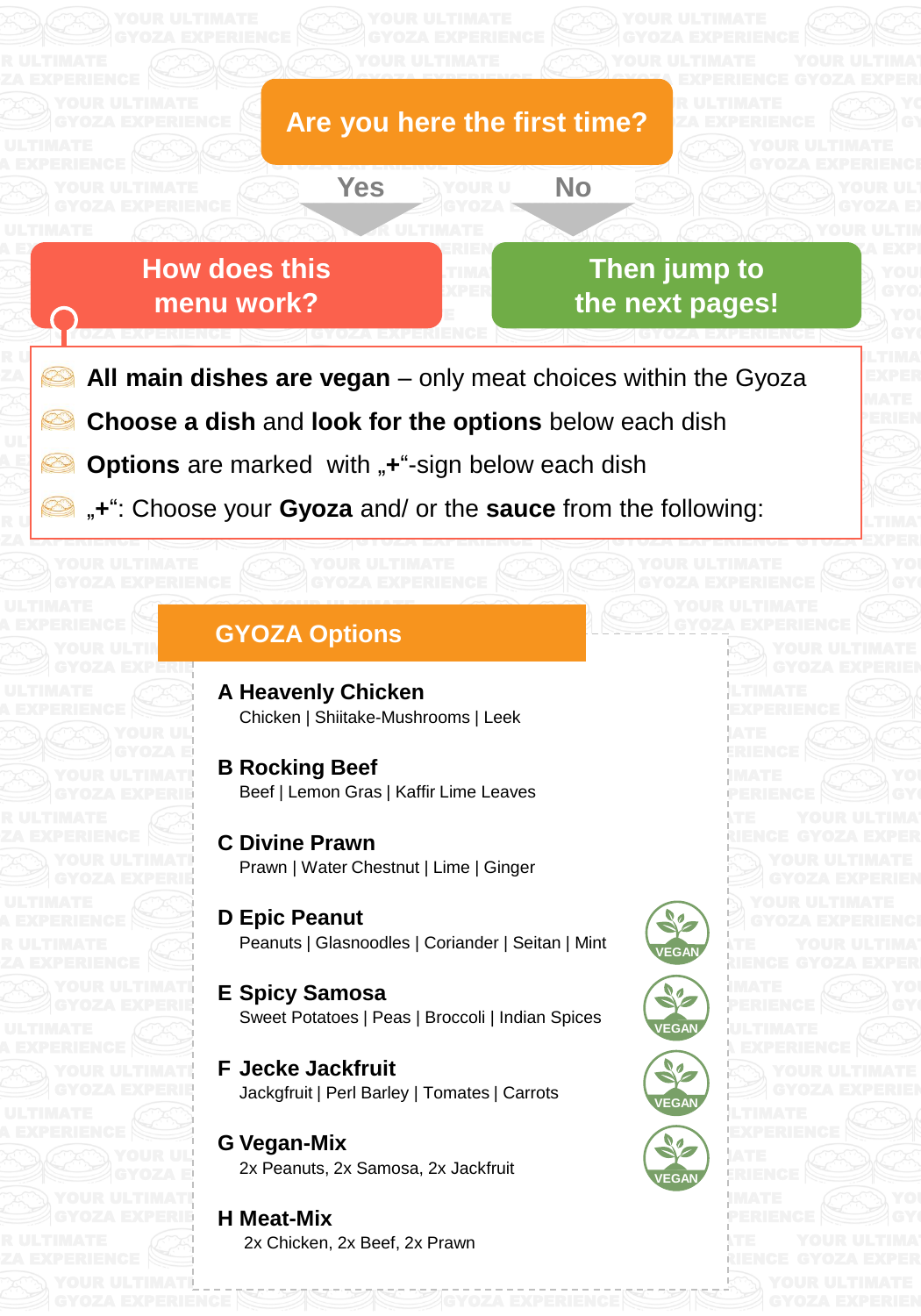#### YOUR HOMEMADE SAUCE Opti GYOZ**A EXPERIENCE HOMEMADE SAUCE Options**

YOUR ULTIMATE Tomato | Shiitake | Chili | Garlic | Rice Vinegar GYOZA EXPERIENCE  $\mathcal{G}^{\mathcal{L}}$ **1 Tomato-Shiitake-Sauce (spicy)** 

GYOZA EXPERIENCE

- $\textcolor{red}{\textsf{Y}\textsf{o}}$  Miso Paste | Ginger | Dill | Spring Onion YOUR ULTIMATE 2 Miso-Ginger-Sauce
- YOUR ULTIMATE **3** Peanut-Sauce GYOZA EXPERIENCE Peanuts | Garlic | Rice Vinegar | Sesame Oil YOUR ULTIMATE SERVICE
- YOUR ULTIMATE **4 Coriander-Sauce** GYOZA EX Coriander | Garlic | Ginger | Lime
	- Jieh Cesame Ceu  $\mathbb{F}_q^{\mathbb{N}}$  5 Horseradish-Sesame-Sauce GY EXPERIENCE Hourseradish | Yogurt | Sesame Oil | Honey



YOUR URLING AND GYOZA EXPERIENCE

GYOZA EXPERIENCE







YOUR ULTIMATE WAS GYOZA EXPERIENCE

**GLUTEN**





GY<sub>O</sub>ZA EXPERIENCE

IANDER-SAUCE

ZA EXPERIENCE

ZA EXPERIENCE

ZA EXPERIENCE



GYOZA EXPERIENCE

GYOZA EXPERIENCE

Y**VUR ULTIMATE** 

TOMATO-SHIITAKI **CORIANDER-SAUCE TOMATO-SHIITAKE-SAUCE MISO-GINGER-SAUCE**

> WE WANT TO BE A REAL PROPERTY. W. GYOZANIA



YOUR ULTIMATE *Red: Rocking Beef*

YOUR ULTIMATE SERVICE **"L**OUR ULTIMATE *Green: Jecke Jackfruit*

> YOUR ULTIMATE **GYOZA ENGLE EDIC Pean** Its\_ZA EXPER *Blue: Epic Peanuts*

YOUR ULTIMATE GYOZA Orange: Spicy Samosa GYOZA EXPERIENCE

> YOUR ULTIMATE GYVOZA EXPERIENCE *White: Heavenly Chicken* **Grey: Divine Praynchic Chicken**

GYOZA EXPERIENCE

YOUR SALE

YOUR ULTIMATE GYOZA E // WAX

GYOZA EXPERIEN

YOUR ULTIMATE

YOUR ULTIMAT GYOZA EXPERIENCE

YOUR ULTIMATE

## your ultimate workers and the community of the community deposit of order  $\alpha$ Everthing also for TO GO - even with the returnable deposit system VYTAL!

You can order all dishes for take away! **THE You can either call us or order online on our website!** EXPERIENCE Use the returnable deposit system VYTAL and protect and save the environment!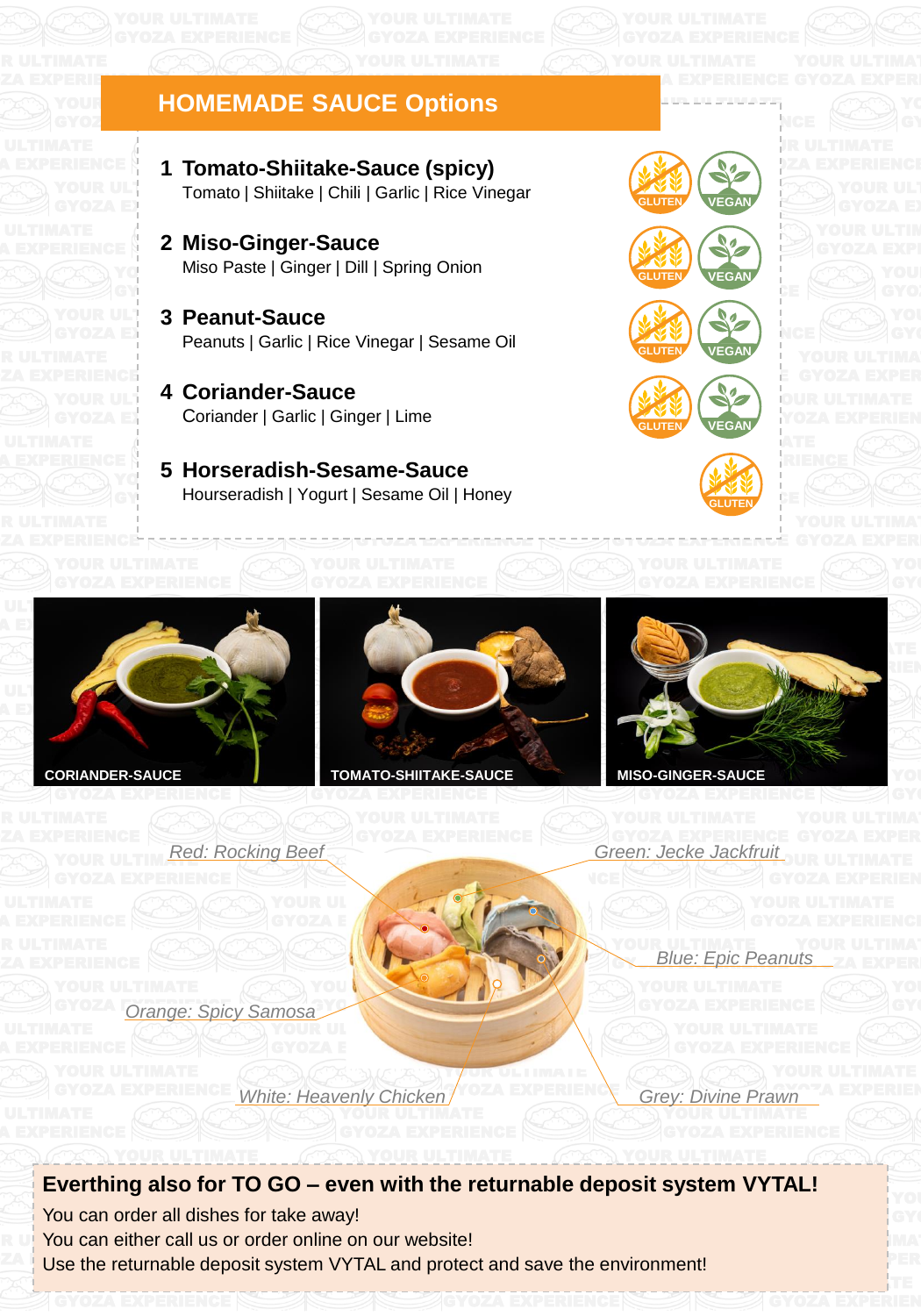#### YOUR ULTIMATE **BOWLS & SALADS** GYOZA EXPERIENCE

# YOUR ULTIMATE **HOMEI Bowl\_13,10**

YOUR ULTIMATE  $\frac{1}{2}$  of ang kind **+** 6 steamed Gyoza of one kind<br>. 4 Seuse  $GYOZA EY$  Fresh Salad | Sushi Rice **+** 1 Sauce



GYOZA EXPERIENCE

YOUR ULTIMATE

## Creamy Peanut-Coconut-Curry | Sweet Potatoes | White Cabbage + 6 steamed Gyoza of one kind **GYOZA EXPERIGIONEL Curry\_13,90**

## YOUR ULTIMATE OF THE STATE OF THE STATE OF THE STATE OF THE STATE OF THE STATE OF THE STATE OF THE STATE OF TH **GY** Salad with Edamame Beans\_12,90

YOUR UL<sup>T</sup> Fresh Salad | Steamed Edamame Beans

- **GYOZA EXPERIENCE** + 6 steamed Gyoza of one kind
	- **+** 1 Sauce

YOUR ULTIMATE

ZA EXPERIENCE

ZA EXPERIENCE

ZA EXPERIENCE

A EXPERIEN**ce** 

ZA EXPERIENCE

A EXPERIENCE

R ULTIMATE ZA EXPERIE<mark>nce</mark>

# YOUR ULTIMATE **Samurai Udon Salad\_12,50**

Nori Stripes | Sesame | Homemade Peanut Sauce GYOZA EXPERIENCY Udon Noodles | Spinach | Cherry Tomatoes | Cucumber Stripes |

# **YOURGE Smokehouse Chickpeas Bowl\_13,50**

S I Sushi Rice I Mise GYOZA EXPERIENCE GY Smoked Bio-Jackfruit | Chickpeas | Spinach | Fresh Salad | Cherry Tomatoes | Onions | Sushi Rice | Miso-Ginger-Sauce **GLUTEN**

YOUR ULTIMATE A SERVICE

GYOZA EXPERIENCE

GYOZA EXPERIENCE

YOUR ULTIMATE

YOUR ULTIMATE Gyorge Charles Charles

YOUR ULTIMATE GYOZA EXPERIENCE



YOUR ULTIMATE GYOZA EXPERIENCE

GYOZA EXPERIENCE

YOUR ULTIMATE GYOZA EXPERIENCE

YOUR ULTIMATE GRIENCE

GYOZA EXPERIENCE

GYOZA ELEKTROLOGIAK ETA ELEKTROLOGIAK ETA ELEKTROLOGIAK ETA ELEKTROLOGIAK ETA ELEKTROLOGIAK ETA ELEKTROLOGIAK

YOUR ULTIMATE

YOUR ULTIMATE PARAMETER

YOUR WARRY GYOZA EXPERIENCE

GYOZA EXPERIENCE

<sup>-yo</sup>za: <u>Jethaa</u> GYOZA EXPERI

YR ULTIMATE DZA EXPERIENCE

> **POUR ULTIMATE** YOZA EXPERIEN

> **JOUR ULTIMATE** YOZA EXPERIEN

YOUR ULTIMATE **iYOZA EXPERIEN** 

UR ULTIMATE **GYOZA EXPERIENCE** 

YOUR ULTIMATE SERVICE GYOZA EXPERIENCE

 $\rightarrow$  0. GYOZA EXPERIENCE

YOUR THE ULTIMATE  $G'$ <sup>u</sup> Pan fr<sub>v</sub> the  $\blacksquare$ 

YOUR ULTIMATE GYOZA EXPERIENCE

# **GYOZ** SOUPS

YOUR ULTIMATE

YOUR UL<del>'Immeri</del>

YOUR ULTIMATE **GYOZA EXPERIENCE** + 6 steamed Gyoza of one kind  $\frac{1}{2}$  $Y^{\mathbb{C}}$  Vessa Mi **GY YGYAH MISO-Vegan Miso-Soup\_10,90**  $\sigma$ ,  $\sigma$ Homemade HOMEI Vegetable Broth | Miso Paste

 $\sim$   $\sqrt{1148}$ Vegan Udon Noodle Soup\_14,10 YOUR ULTIMATE HOMEI Vegetable Broth | Udon Noodles **GYOZA**  $\mathbb{R}^{\mathbb{N}}$  + 6 steamed Gyoza of one kind

GYOZA EXPERIENCE





## **SIMPLY ONLY GYOZA** GYOZA EXPERIENCE GYOZ**A EXPERIENCE**

#### YOUR ULTIMATE Gyoza Snack 6 Pieces\_6,90 YOUR ULTIMATE WAS ARRESTED FOR GYOZA EXPERIENCE Pan Fried Gyoza

 $\begin{bmatrix} 1 \\ 1 \end{bmatrix}$  + 1 Sauce **+** 6 Gyoza of one kind

# Gyoza Deluxe 12 Pieces\_12,50

YOUR ULT Pan Fried Gyoza **GYOZA EXPERIENCE** + 12 Gyoza of two kind + 1 Sauce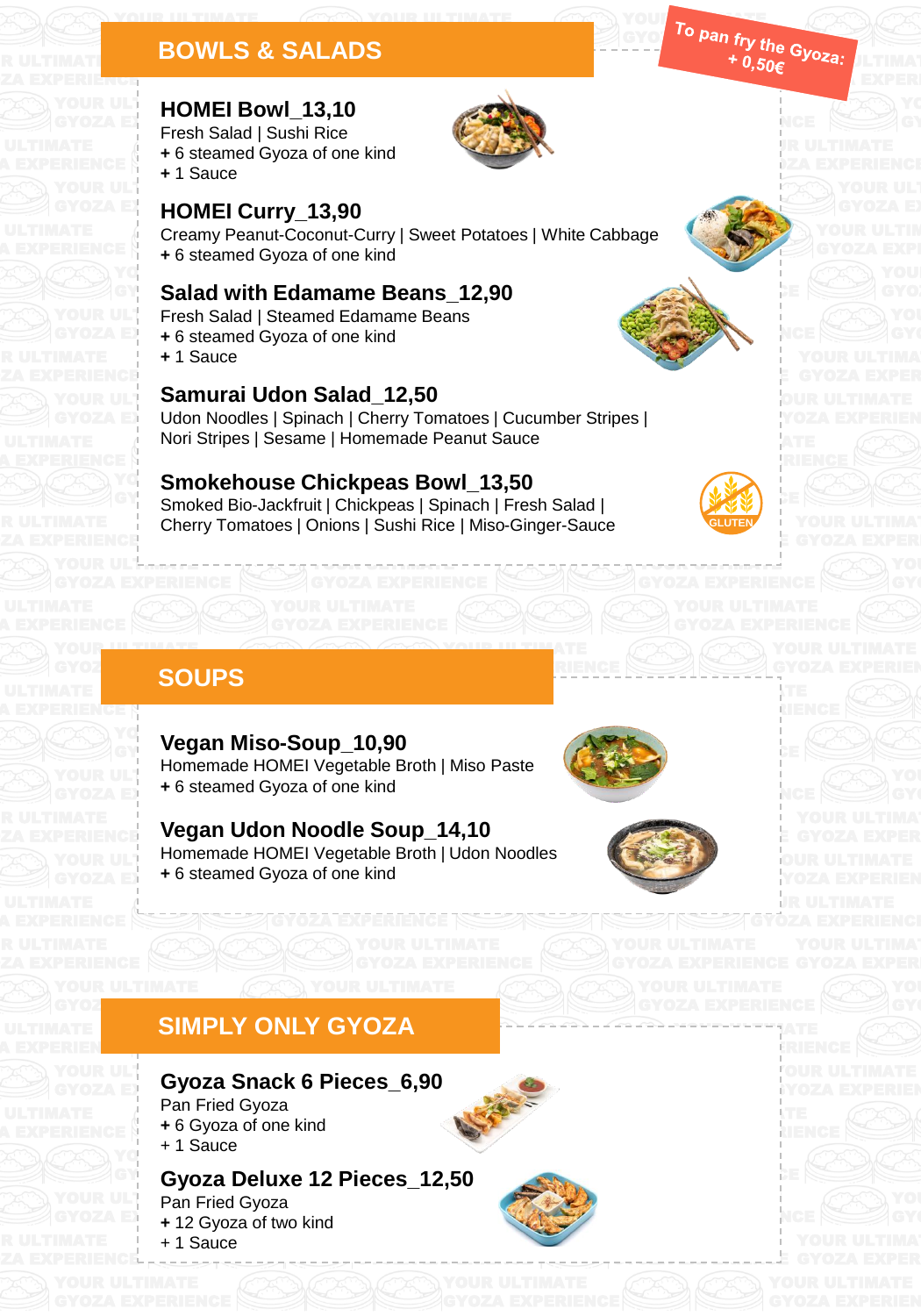#### YOUR ULTIMATE GYOZ LUNCI YOUR ULTIMATE **LUNCH OFFER (Mo.-Fr. 12:00-15:00)**

# GYOZA EXPERIENCE GYOZA EXPERIENCE **HOMEI Bowl & Matcha-Lime Icetea: 11,90€**

 $\sim$  Cyczo kind one (For the Bowl: Choose Gyoza kind and Sauce)

YOUR ULTIMATE WAS CITED FOR DRIVING.

#### YOUR ULTIMATE <u>Your Ultimate State</u> **Anti-Lunch-Coma-Package**

GYOZA **EXPERIENCE Gyoza on Fresh Salad** and Sushi Rice is a light Lunch which is accompanied by a refreshing Lime Icetea made from Bio- $\frac{1}{2}$   $\frac{1}{2}$   $\frac{1}{2}$   $\frac{1}{2}$   $\frac{1}{2}$   $\frac{1}{2}$   $\frac{1}{2}$   $\frac{1}{2}$   $\frac{1}{2}$   $\frac{1}{2}$   $\frac{1}{2}$   $\frac{1}{2}$   $\frac{1}{2}$   $\frac{1}{2}$   $\frac{1}{2}$   $\frac{1}{2}$   $\frac{1}{2}$   $\frac{1}{2}$   $\frac{1}{2}$   $\frac{1}{2}$   $\frac{1}{2}$   $\frac{1}{2}$  GYOZA EXPERIENCE **combo to start the second part of the** YOUR ULTIMATE GYOZA EXPERIENCE THE LONGIT COMPLETE CONSUMING THE SERVICE OF A LONGITUDE OF A LONGITUDE OF A LONGITUDE OF A LONGITUDE OF A LONGITUDE OF A LONGITUDE OF A LONGITUDE OF A LONGITUDE OF A LONGITUDE OF A LONGITUDE OF A LONGITUD Matcha with 65mg caffeine/ teein (lasts YO<mark>leday!</mark>



GYOZA EXPERIENCE

GYOZA EXPERIENCE

**YUR ULTIMATE** GYOZA EXPERIENCE

 $\theta$  difference that **GYLIGNIEN** 

JR ULTIMATE GYOZA EXPERIENCE

> YOUR ULTIMATE GYOZA EXPERIEN

**YOUR ULTIMATE GYPERIENCE** 

> YOUR ULTIMATE GYOZA EXPERIEN

YOUR ULT $\blacksquare$ GYOZA EXPERIENCE

YOUR ULTER THE GYOZA EXP $_{\text{7}}$ 

# **NEW SPECIALS**

### **Gyoza Omelette Bowl\_15,10 – "Our Protein Booster"** GYOZA EXPERIENCE

YOUR ULTIMATE

Bio-Egg-Omelett | Gyoza | Fresh Salad | Sushi Rice

**YOU + 6 steamed Gyoza of one kind** 

GY<sub>1</sub> + 1 Sauce

GY CONTROLLER

YOUR ULTIMATE GYOZA EXPERIENCE

YOUR ULTIMATE GYOZA EXPERIENCE

YOUR ULTIMATE GYOZA EXPERIENCE

YOUR ULTIMATE GYOZA EXPERIENCE

YOUR ULTIMATE

YOUR ULTIMATE

ZA EXPERIENCE

ZA EXPERIENCE

ZA EXPERIENCE

ZA EXPERIENCE

A EXPERIEN**ce** 

YOUR ULT Motice: the *preparation* of the omelette may take longer since it is freshly made GYOZA EXPERIENCE GYOZA EXPERIENCE

# Jack's Balls Bowl\_12,50

5 Secret - Electro III Carolina, Carolina e III<br>5 Handmade Bio-Jackfruit-Balls | Fresh Salad| YOUR ULT Sushi Rice | Mustard | Sesame YOUR ULTIMATE SERVICE

> YOUR ULTIMATE GYOZA EXPERIENCE

> > **YOUR WARDEN**  $\theta$

> > > $\mathcal{Y}$ GYOZA EXPERIENCE

YOUR ULTIMATE SERVICE SERVICE SERVICE SERVICE SERVICE SERVICE SERVICE SERVICE SERVICE SERVICE SERVICE SERVICE GYOZA EXPERIENCE

GYOZA **EXPERIENCE** + 1 Sauce

YOUR VERSION  $GY_1 \cap Y_2 \neq \emptyset$ 



 $Y = Y$ GYOZA EXPERIENCE

YOUR ULTIMATE WAS SERVED ON A 200 GYOZA EXPERIENCE

YOUR ULTIMATE SERVICE GYOZA EXPERIENCE EN EL ESPERANT EN EL ESPERANT EN EL ESPERANT EN EL ESPERANT EN EL ESPERANT EN EL ESPERANT EN<br>El esperant en el esperant en el esperant en el esperant en el esperant en el esperant en el esperant en el es

GYOZA EXPERIENCE

GYOZA EYPERIENCE

# **K** <u>What is Jackfruit?</u>

YOUR ULTIMATE WAS ARRESTED FOR

YOUR ULTIMATE JACKY F. calories, sugar and fat. We obtain our Bio-Jackfruit from the sustainable startup YOUR ULTIMATE SERVICE superfruit with premium fibers, low YOUR THE TOTAL TO THE TOTAL THE TELL world, but, please, do not mistake it for GYOZA EXPERIENCE EXPERIENCE YOUR ULTIMATE GYOZA EXPERIENCE the stinky fruit Durian! Jackfruit is a Jackfruit is the largest tree fruit in the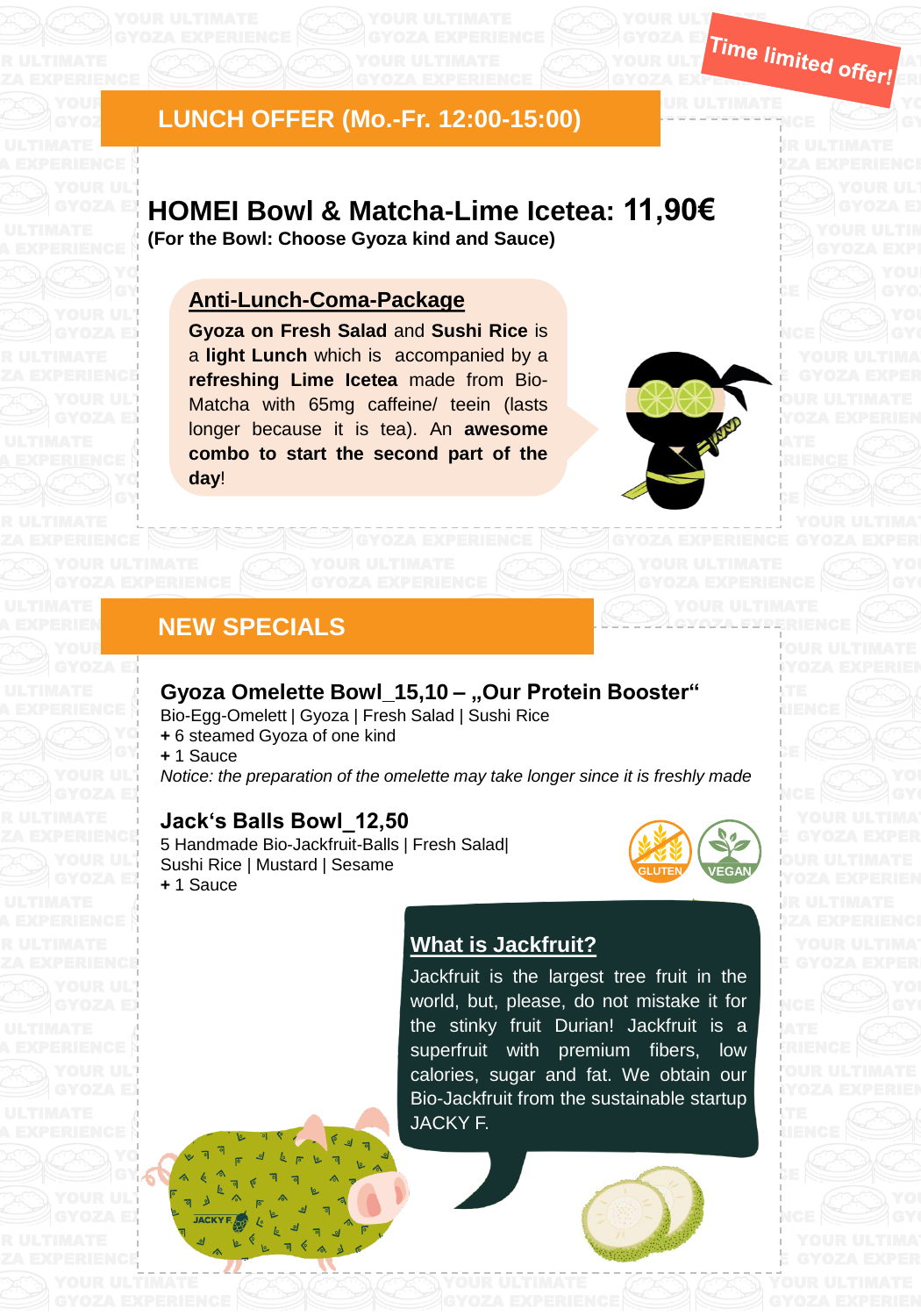## YOUR ULTIMATE SERVICE **SIDES & SNACKS**

YOUR ULTIMATE

## Sweet Potatoes Glass Noodles | Coriander | Black Vinegar | Chili YOUR ULTIMATE GYOZA E**XPERIENCES Noodle Salad\_5,50 (Spicy)**

alt | Penner | Chili th Steamed Soybeans | Salt | Pepper | Chili threads YOUR ULTIMATE GYOZA **EXPERIENCE Edamame-Beans\_5,50** 

## YOUR ULTIMiso Paste | Homemade Vegetable Broth | Spinach YOUR ULTIMATE OF THE ULTIMATE **GY Small Miso Soup\_4,90**



**GLUTEN VEGAN**

**GLUTEN**

GYOZA EXPERIENCE

YOUR ULTIMATE GLUTEN VEGAN NGE

**VEGAN**

 $\sqrt{d}$ 





### DESSERTS **WELLET** GYOZA EXPERIENCE

YOUR ULTIMATE OF THE ULTIMATE

GY<sub>C</sub>

GYOZA EXPERIENCE

GYOZ**A EXPERIENCE** 

GYOZA EXPERIENCE

GYOZA EXPERIENCE

YOUR ULTIMATE

YOUR ULTIMATE GYOZA EXPERIENCE

A EXPERIENCE

ZA EXPERIENCE

A EXPERIEN**ce** 

R ULTIMATE ZA EXPERIENCE

ZA EXPERIENCE

R ULTIMATE ZA EXPERIE<mark>nce</mark>

> Matcha Cheesecake\_4,90 Green Tea Matcha | Cheesecake-Stuff | Mango-Ginger-Sauce GYOZA EXPERIENCE

GYOZA EXPERIENCE

GYOZA EXPERIENCE

YOUR ULTIMATE GYOZA EXPERIENCE

YOUR ULTIMATE **Black Tea Panna Cotta\_4,20** Black Tea | Cream | Mango-Ginger-Sauce

> YG Almond Rice Pudding\_4,90 Purrictive Trice Teading Trice<br>Rice Pudding | Almond Milk | Homemade fruit compote



YOUR ULTIMATE GYOZA EXPERIENCE





### GLUTEN VEGAN YOUR ULTIMATE **GYOLA EXPERIENCE GLUTEN VEGAN**

GYOZA EXPERIENCE

# UPGRADES FOR YOUR DISH

YOUR ULTIMATE

Steamed Soybeans | grounded Salt & Pepper **CELUTEN AREAD**  $\overline{\phantom{a}}$ YOUR ULTIMATE GYOZA **EXPERIENCE Small Portion peeled Edamame Beans\_2,00** 

GYOZA EXPERIENCE

 $G_{\rm{G}}$  experience  $G_{\rm{G}}$  is a set of  $G$  experience of  $G$ 



-------------



 $i$ YOZA EXPERIEN

 $\sim$ your  $\sim$ Crispy Pan Frying your Gyoza on the bottom side YOUR ULTIMATE **GYOZA EX**<br>Referred: Pan Frying your Gyoza\_1,00  $\mathbf{G}$ 

YOUR ULTIMATE SMAIL BOWL OF RICE\_Z,UU GY<sub>O</sub>ZA EXPERIENCE **Small Bowl of Rice\_2,00** 



YOUR ULTIMATE **GYOZA EXPERIENCE** 

GYOZA EXPERIENCE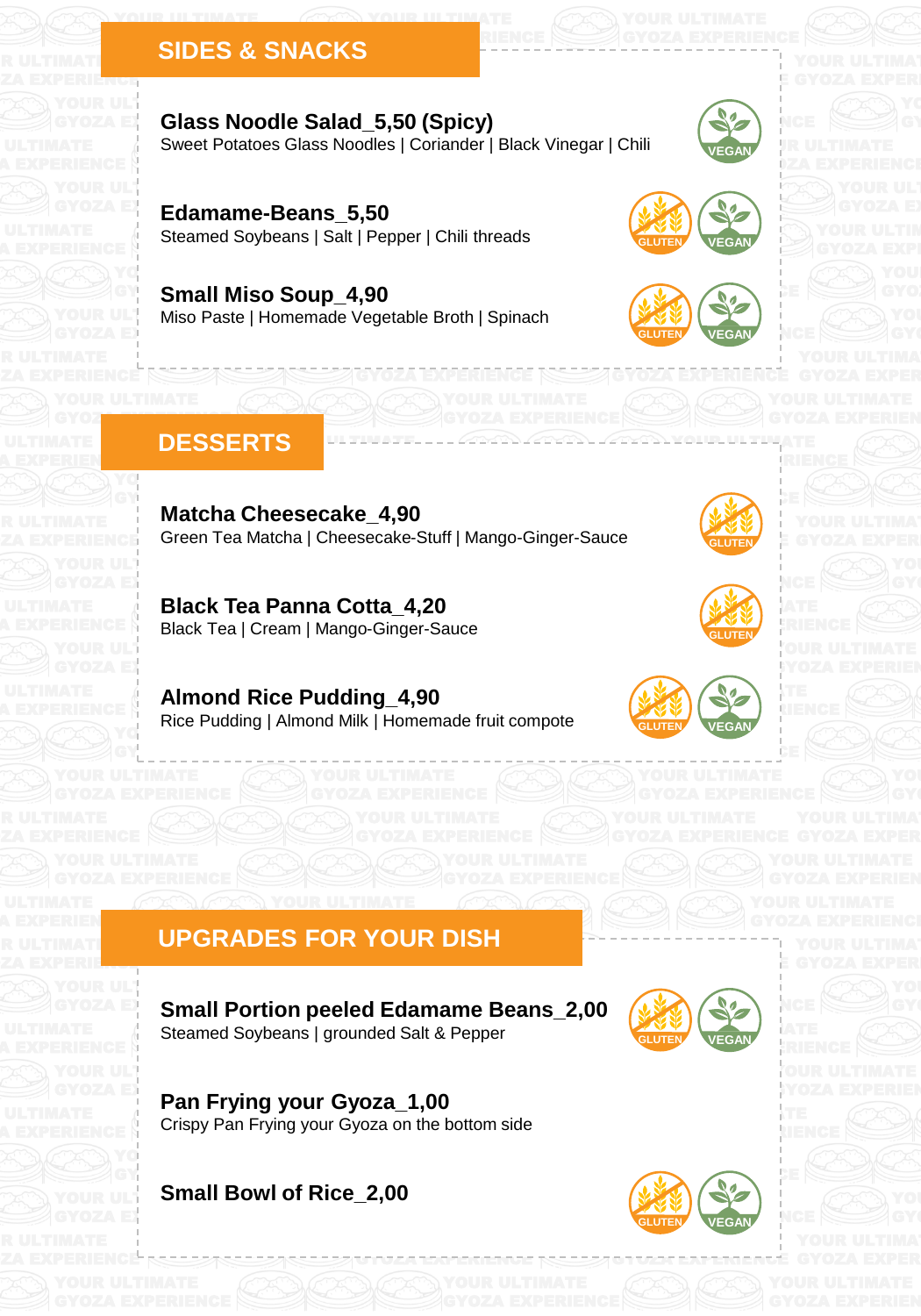

### YOUR TAL **EXPERIENCE HOME(I) GYOZA**

**12 Pieces\_8,90**  $\blacksquare$  You can choose them freely | 1 Sauce included

GYOZA EXPERIENCE

You can choose them freely | 2 Sauces included YOUR ULTIMATE **18 Pieces\_12,50**

GYOZA EXPERIENCE



YOUR ULTIMATE **iyoza Experien** 

GYOZA EXPERIENCE

YOUR ULTIMAT GYOZA EXPERIENCE

> YO. GY.

> iyo. **BY**

GYOZA EXPERIENCE

YOUR ULTIMATE GYOZA EXPERIEN

 $\gamma$ YOZA EXPERIEN

## **HOMEI Gyoza for HOME-COOKING - for Your Gyoza Escalation at Home!**  $\mathbf{Z}\mathbf{A}$  experimental experimental

YOUR ULTIMATE WAS CITED FOR DRIVING.

**POUR ULTIMATE** GYOZA EXPERIENCE

stock of Gyoza – with no preservatives, no flavoring agents, no colorants and flavor enhancer? They are easily cooked! For your Gyoza enjoyment, when we are sleeping!  $U\cup_{\alpha\ldots\alpha}$  $\blacksquare$  Expoza. Sor  $\frac{y}{\sqrt{1 + \left(1 + \frac{y}{x}\right)^2}}$  $\overline{\phantom{a}}$  SIOCK OF HCC at HOME The perfect snack for lunch time, evening or for the night. You can freely choose your Take Home(i) GYOZA EXPERIENCE  $\sim$ Gyoza. Some people have a stock of rice at home, some have a stock of potato… how about having a

# **Preparation Manual:**

GYOZA EXPERIENCE

YOUR ULTIMATE GYOZA EXPERIENCE

GYOZA EXPERIENCE

ZA EXPERIENCE

A EXPERIEN<u>ce</u>

A E<del>xperience</del>

RUS ULTIMATE

YOUR ULTIMATE AE EXPERIENCE

 $\mathbf{Z}\mathbf{A}$  experience

YOUR ULTIMATE IN THE ULTIMATE IN THE ULTIMATE IN THE ULTIMATE IN THE ULTIMATE IN THE ULTIMATE IN THE ULTIMATE IN  $G(x)$  and  $G(x)$  and  $G(x)$  $\overline{\phantom{a}}$   $\overline{\phantom{a}}$   $\overline{\phantom{a}}$   $\overline{\phantom{a}}$   $\overline{\phantom{a}}$   $\overline{\phantom{a}}$  $\pi$  is a concerning time, you  $\sim$ until they are brown on the bottom. Following this, you add ca. 100ml water and cover the pan with a lid  $\mathbb{R}^n$  until the entire water is vaporized and absorbed by the Gyoza. Add a bit of oil to the pan and heat it up. Once it is hot, you can add the frozen Gyoza and pan fry them YOUR ULTIMATE

GYOZA EXPERIENCE